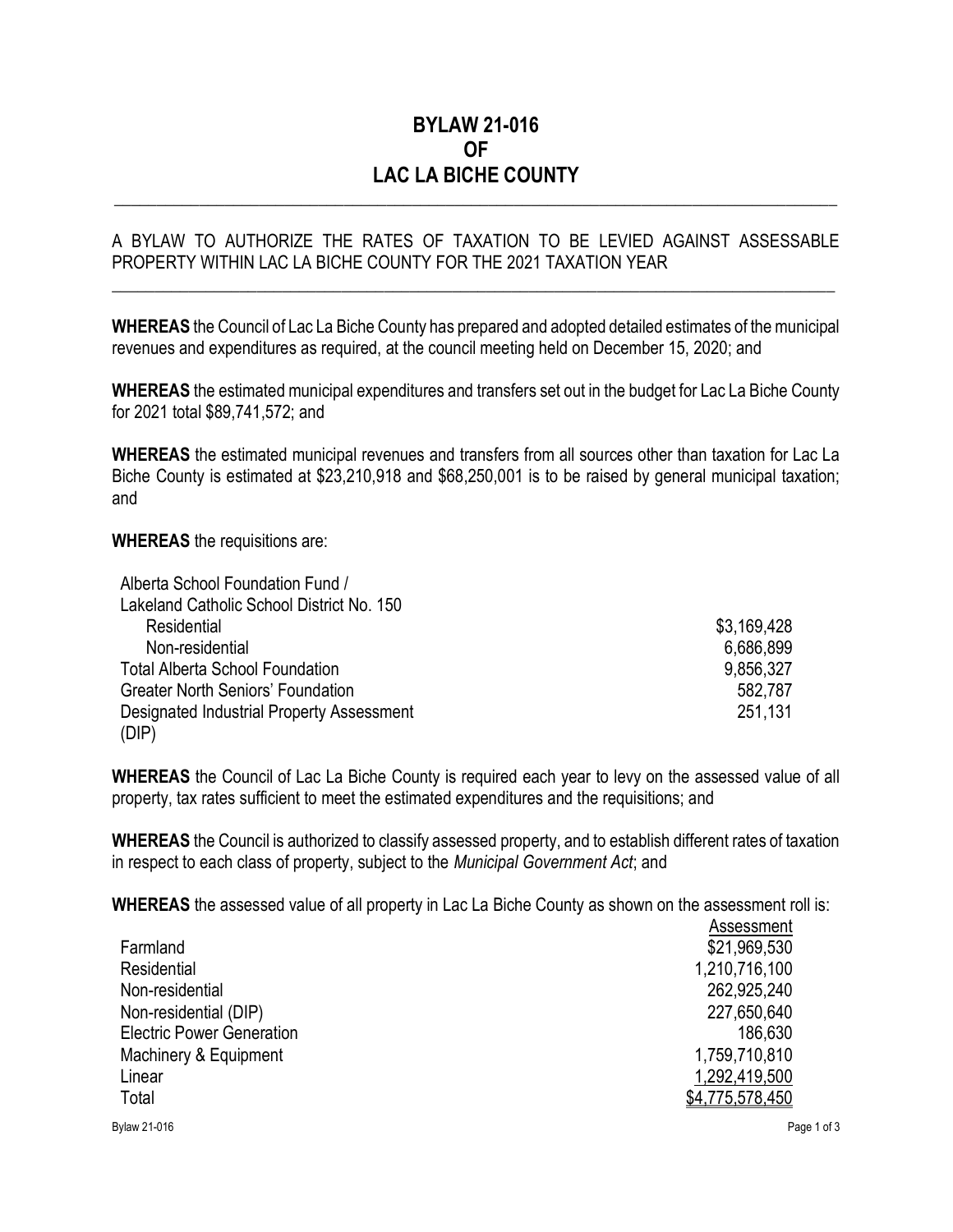NOW THEREFORE under the authority of the Municipal Government Act, the Council of Lac La Biche County, in the Province of Alberta, enacts as follows:

- 1. That the short title of this Bylaw is," The 2021 Tax Rate Bylaw Lac La Biche County".
- 2. That the Chief Administrative Officer (CAO) is hereby authorized to levy the following rates of taxation on the assessed value of all property in the urban and rural service areas as shown on the assessment roll of Lac La Biche County:

| <b>General Municipal - Urban</b><br><b>Service Area</b>                     | <b>Tax Levy</b> | <b>Assessment</b> | <b>Tax Rate</b><br>(per \$1000 of assessment) |
|-----------------------------------------------------------------------------|-----------------|-------------------|-----------------------------------------------|
| Farmland                                                                    | 1,950           | 624,950           | 3.1200                                        |
| Residential                                                                 | 1,468,133       | 470,555,470       | 3.1200                                        |
| Non-residential                                                             | 1,929,751       | 192,975,020       | 10.0000                                       |
| Non-residential (DIP)                                                       | 5,570           | 556,960           | 10.0000                                       |
| Electric power generation                                                   |                 |                   | 10.0000                                       |
| Machinery & Equipment                                                       | 18,666          | 1,866,640         | 10.0000                                       |
| Linear                                                                      | 309,211         | 30,921,070        | 10.0000                                       |
| Sub - Total                                                                 | \$3,733,281     | \$697,500,110     |                                               |
|                                                                             |                 |                   |                                               |
| <b>General Municipal - Rural</b>                                            | <b>Tax Levy</b> | <b>Assessment</b> | <b>Tax Rate</b>                               |
| Service Area                                                                |                 |                   | (per \$1000 of assessment)                    |
| Farmland                                                                    | 66,595          | 21,344,580        | 3.1200                                        |
| Residential                                                                 | 2,309,302       | 740,160,630       | 3.1200                                        |
| Non-residential                                                             | 1,284,615       | 69,950,220        | 18.3647                                       |
| Non-residential (DIP)                                                       | 4,170,507       | 227,093,680       | 18.3647                                       |
| Electric power generation                                                   | 3,427           | 186,630           | 18.3647                                       |
| Machinery & Equipment                                                       | 32,282,281      | 1,757,844,170     | 18.3647                                       |
| Linear                                                                      | 23,167,040      | 1,261,498,430     | 18.3647                                       |
| Sub - Total                                                                 | \$63,283,767    | \$4,078,078,340   |                                               |
| Grand - Total                                                               | \$67,017,048    | \$4,775,578,450   |                                               |
| Alberta School Foundation Fund/<br><b>Lakeland Catholic School District</b> | <b>Tax Levy</b> | Assessment        | Tax Rate<br>(per \$1000 of assessment)        |
| <u>No.150</u>                                                               |                 |                   |                                               |
| Farmland                                                                    | 56,587          | 21,969,530        | 2.5757                                        |
| Residential                                                                 | 3,112,828       | 1,208,536,730     | 2.5757                                        |
| Non-residential                                                             | 948,455         | 251,239,770       | 3.7751                                        |
| Non-residential (DIP)                                                       | 859,404         | 227,650,640       | 3.7751                                        |
| Linear                                                                      | 4,879,013       | 1,292,419,500     | 3.7751                                        |
| Total                                                                       | \$9,856,287     | \$3,001,816,170   |                                               |